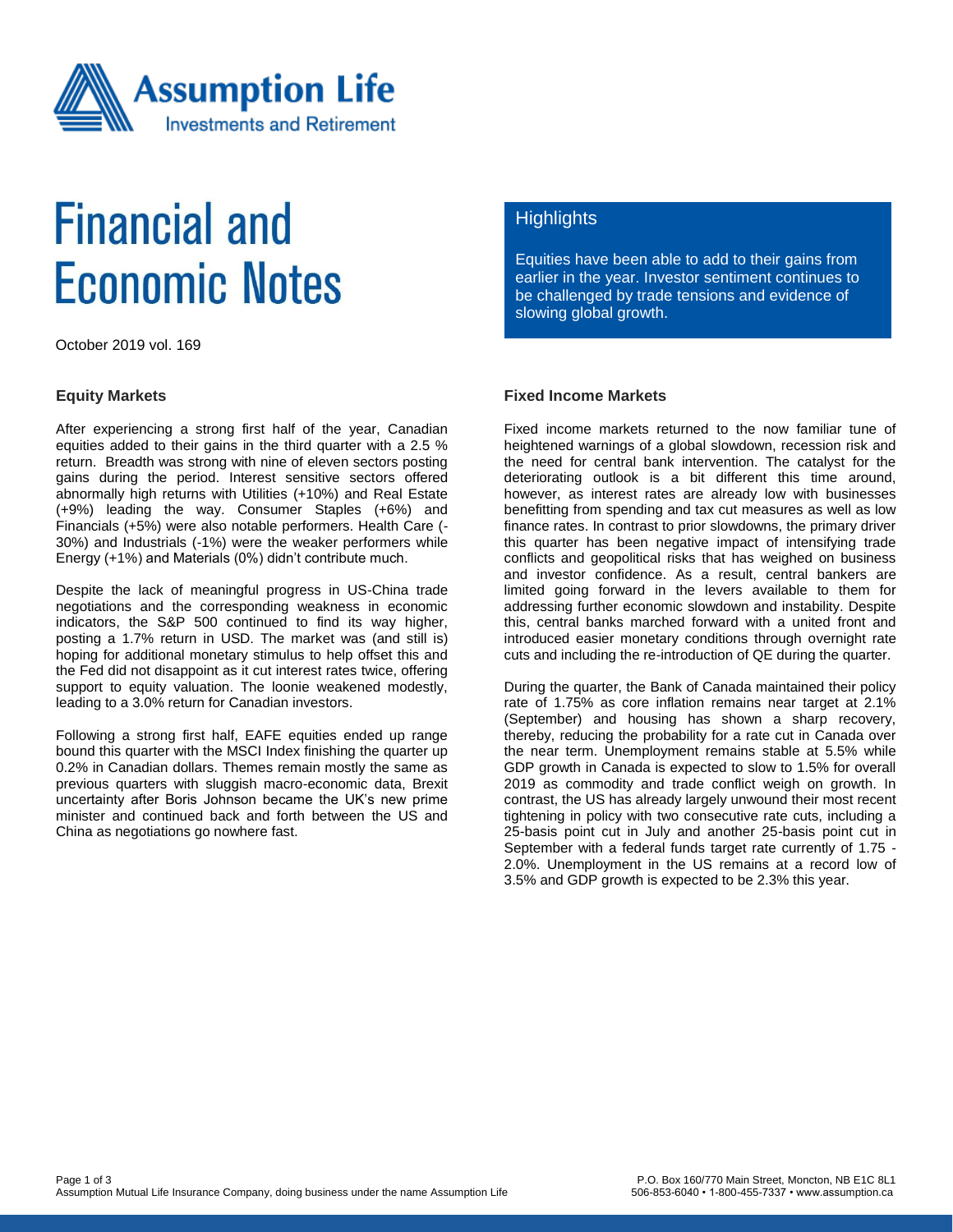

# **Financial and Economic Notes**

# **Assumption Life Investment Funds**

Applicable for Registered Pension Plan clients only

### **Gross returns as of September 30, 2019**

| <b>FUNDS</b>                                     | 1 MTH<br>%       | <b>YTD</b><br>%  | 1 year<br>% | 2 years<br>% | 3 years<br>% | 4 years<br>%     | 5 years<br>%     |  |  |  |  |
|--------------------------------------------------|------------------|------------------|-------------|--------------|--------------|------------------|------------------|--|--|--|--|
| <b>ASSUMPTION / LOUISBOURG FUNDS</b>             |                  |                  |             |              |              |                  |                  |  |  |  |  |
| <b>Balanced Fund - RPP</b>                       | 0.9              | 11.3             | 5.8         | 5.7          | 5.8          | 6.6              | 5.6              |  |  |  |  |
| Multi-Index                                      | 0.6              | 12.4             | 7.2         | 6.7          | 6.1          | 6.7              | 5.9              |  |  |  |  |
| <b>Canadian Dividend Fund</b>                    | 2.3              | 16.7             | 5.5         | 4.4          | 5.7          | 9.2              | 4.4              |  |  |  |  |
| S&P / TSX Index                                  | 1.7              | 19.1             | 7.1         | 6.5          | 7.4          | 9.0              | 5.3              |  |  |  |  |
| U.S. Equity Fund (\$CAN)                         | 1.6              | 21.5             | 9.7         | 13.8         | 12.8         | 11.3             | 11.3             |  |  |  |  |
| S&P 500 Index (\$ CAN)                           | 1.5              | 16.9             | 6.8         | 14.1         | 13.7         | 13.5             | 14.7             |  |  |  |  |
| <b>Money Market Fund</b>                         | 0.1              | $\overline{1.2}$ | 1.7         | 1.4          | 1.1          | 0.9              | 0.9              |  |  |  |  |
| SCM 91 Day T-Bills                               | 0.1              | 1.2              | 1.7         | 1.4          | 1.1          | 0.9              | 0.9              |  |  |  |  |
| <b>Fixed Income Fund</b>                         | -0.6             | 6.8              | 8.3         | 5.0          | 2.8          | 3.6              | 3.8              |  |  |  |  |
| <b>SCM Universe Bond Index</b>                   | $-0.8$           | 7.8              | 9.7         | 5.6          | 2.7          | 3.6              | 3.9              |  |  |  |  |
| <b>Growth Portfolio</b>                          | 0.9              | 14.6             | 4.9         | 6.3          | 6.6          | 8.5              | 6.9              |  |  |  |  |
| Multi-Index                                      | 1.7              | 16.1             | 5.7         | 7.2          | 8.3          | 9.1              | 7.3              |  |  |  |  |
| <b>Balanced Growth Portfolio</b>                 | 0.7              | 12.4             | 4.7         | 5.7          | 5.5          | 7.1              | 6.0              |  |  |  |  |
| Multi-Index                                      | 1.2              | 14.1             | 6.5         | 6.8          | 7.0          | 7.8              | 6.5              |  |  |  |  |
| <b>Balanced Portfolio</b>                        | 0.5              | 9.8              | 4.3         | 4.9          | 4.5          | $\overline{5.9}$ | $\overline{5.2}$ |  |  |  |  |
| Multi-Index                                      | 0.5              | 11.9             | 7.5         | 6.4          | 5.6          | 6.4              | 5.6              |  |  |  |  |
| <b>Conservative Portfolio</b>                    | 0.6              | 6.2              | 2.4         | 3.2          | 2.8          | 4.1              | 3.9              |  |  |  |  |
| Multi-Index                                      | $-0.1$           | 9.7              | 8.5         | 5.9          | 4.1          | 4.9              | 4.7              |  |  |  |  |
| <b>Canadian Small Capitalization Equity Fund</b> | 3.3              | 11.7             | $-2.4$      | -4.3         | $-2.6$       | 6.2              | 1.3              |  |  |  |  |
| <b>BMO NB Small Cap Weighted Index</b>           | $-2.8$           | 9.1              | $-6.6$      | $-3.3$       | $-1.8$       | 6.5              | 0.1              |  |  |  |  |
| <b>SmartSeries Income Fund</b>                   | 0.8              | 7.3              | n/a         | n/a          | n/a          | n/a              | n/a              |  |  |  |  |
| Multi-Index                                      | $-0.1$           | 9.8              | n/a         | n/a          | n/a          | n/a              | n/a              |  |  |  |  |
| <b>SmartSeries 2020 Fund</b>                     | $1.1$            | 10.8             | n/a         | n/a          | n/a          | n/a              | n/a              |  |  |  |  |
| Multi-Index                                      | 0.5              | 12.1             | n/a         | n/a          | n/a          | n/a              | n/a              |  |  |  |  |
| <b>SmartSeries 2025 Fund</b>                     | 1.2              | 11.6             | n/a         | n/a          | n/a          | n/a              | n/a              |  |  |  |  |
| Multi-Index                                      | 0.7              | 12.4             | n/a         | n/a          | n/a          | n/a              | n/a              |  |  |  |  |
| SmartSeries 2030 Fund                            | 1.4              | 12.6             | n/a         | n/a          | n/a          | n/a              | n/a              |  |  |  |  |
| Multi-Index                                      | $\overline{0.9}$ | 13.4             | n/a         | n/a          | n/a          | n/a              | n/a              |  |  |  |  |
| <b>SmartSeries 2035 Fund</b>                     | 1.5              | 13.7             | n/a         | n/a          | n/a          | n/a              | n/a              |  |  |  |  |
| Multi-Index                                      | 1.2              | 14.2             | n/a         | n/a          | n/a          | n/a              | n/a              |  |  |  |  |
| <b>SmartSeries 2040 Fund</b>                     | 1.7              | 15.1             | n/a         | n/a          | n/a          | n/a              | n/a              |  |  |  |  |
| Multi-Index                                      | $\overline{1.3}$ | 14.6             | n/a         | n/a          | n/a          | n/a              | n/a              |  |  |  |  |
| <b>SmartSeries 2045 Fund</b>                     | 1.8              | 15.6             | n/a         | n/a          | n/a          | n/a              | n/a              |  |  |  |  |
| Multi-Index                                      | 1.5              | 15.1             | n/a         | n/a          | n/a          | n/a              | n/a              |  |  |  |  |
| <b>SmartSeries 2050 Fund</b>                     | 1.8              | 15.7             | n/a         | n/a          | n/a          | n/a              | n/a              |  |  |  |  |
| Multi-Index                                      | 1.6              | 15.5             | n/a         | n/a          | n/a          | n/a              | n/a              |  |  |  |  |
| <b>SmartSeries 2055 Fund</b>                     | 1.8              | 15.7             | n/a         | n/a          | n/a          | n/a              | n/a              |  |  |  |  |
| Multi-Index                                      | 1.6              | 15.4             | n/a         | n/a          | n/a          | n/a              | n/a              |  |  |  |  |
| <b>Momentum Fund</b>                             | -8.9             | 20.6             | $-3.4$      | 8.1          | 5.2          | 11.3             | 7.4              |  |  |  |  |
| S&P / TSX Index                                  | 1.7              | 19.1             | 7.1         | 6.5          | 7.4          | 9.0              | 5.3              |  |  |  |  |
| <b>Preferred Share Fund</b>                      | 2.9              | $-5.9$           | $-18.8$     | -6.6         | n/a          | n/a              | n/a              |  |  |  |  |
| S&P/TSX Preferred Share (TXPR) Index             | 3.3              | $-0.4$           | $-10.4$     | $-2.9$       | n/a          | n/a              | n/a              |  |  |  |  |